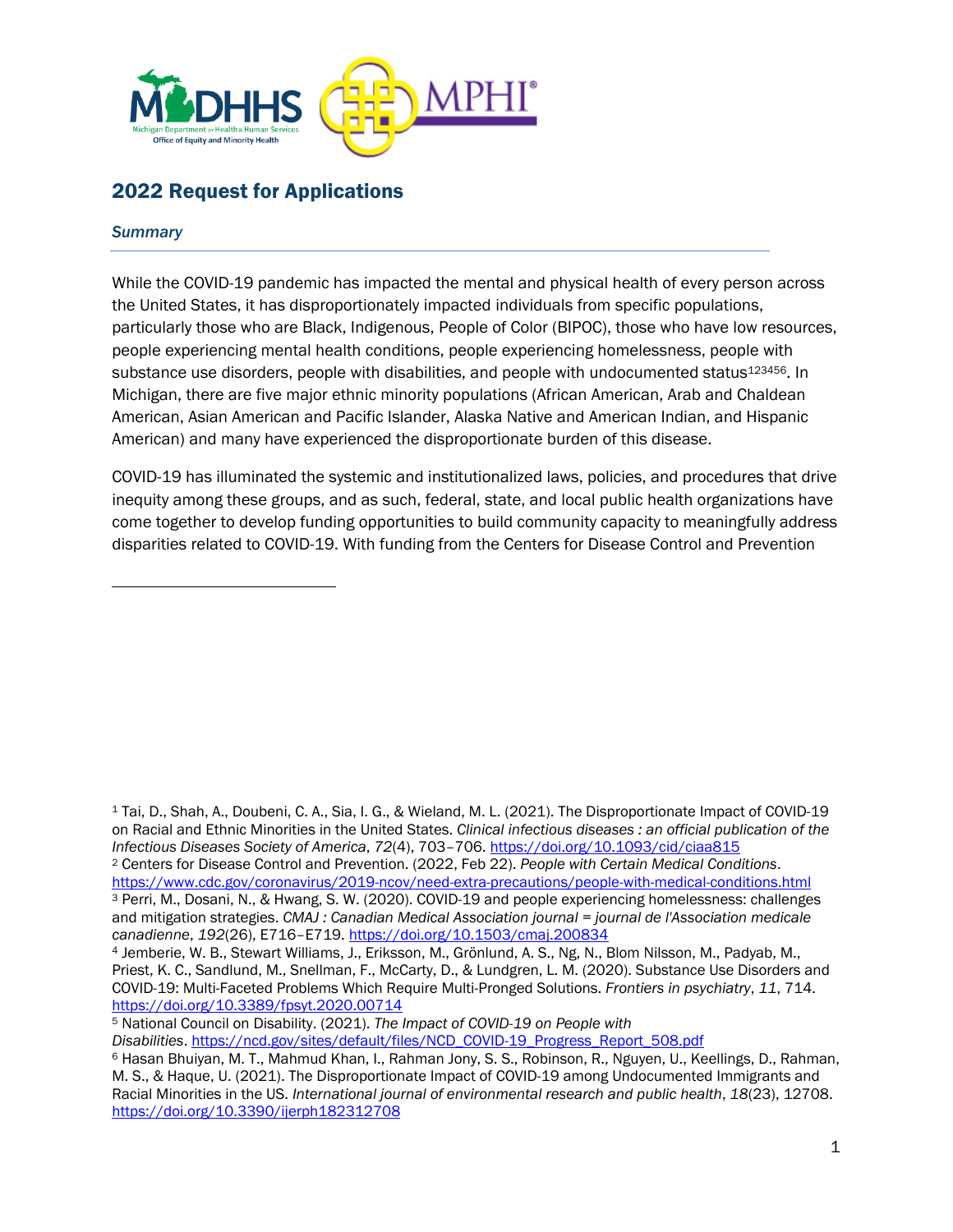

(CDC), the Michigan Department of Health and Human Services (MDHHS) Office of Equity and Minority Health (OEMH) in partnership with the Michigan Public Health Institute (MPHI) are offering a unique opportunity for local community organizations to serve as backbone organizations (BBO) for future Regional Health Equity Councils. The BBOs will act as conveners and fiduciaries for the Councils and will continuously support them in building and strengthening the capacity of local communities to develop, adopt, and implement priorities and strategies aimed at decreasing disparities associated with COVID-19 and other health outcomes for racial ethnic minority populations.

This Request for Applications is open to organizations with well-established connections to the racial and ethnic minority populations in their community to act as a BBO and convener to form a Regional Health Equity Councils. Organizations must have demonstrated experience convening community members and other organizations serving racial and ethnic minority populations. Organizations may include grassroots organizations, community based organizations, tribal organizations, local health and human service providers, health plans, local governments, health care centers (federally qualified health centers (FQHC), hospital systems, etc.), cross-sector partners (education, transportation, housing, employers), and other entities that can demonstrate experience and relationships in working with one or more of Michigan's racial and ethnic minority populations: African American, American Indian/Alaskan Natives, Arab and Chaldean American, Asian American and Pacific Islanders, and Hispanic/Latinos.

This initiative will engage a BBO to support each of the following fourteen (14) regions where the majority of Michigan's racial and ethnic minority populations reside and are highly impacted by COVID-19:

- City of Detroit
- Chippewa County
- Genesee County
- Ingham County
- Isabella County
- Kent County
- Mackinaw County
- Macomb County
- Muskegon County
- Oakland County
- Ottawa County
- Saginaw County
- Washtenaw County
- Wayne County

Awards will be provided for fourteen (14) community organizations to serve as regional BBOs that will act as fiduciaries and conveners for their Regional Health Equity Councils. The total amount awarded to each organization will be determined based on demonstrated need, to include a base level of \$250,000 and a ceiling of \$675,000. Base funding can be used to:

- Fund a coordinator and support staff to convene the Council
- Support needs related to data access and utilization, communications, and project reporting
- Provide financial support to community members to serve as Council members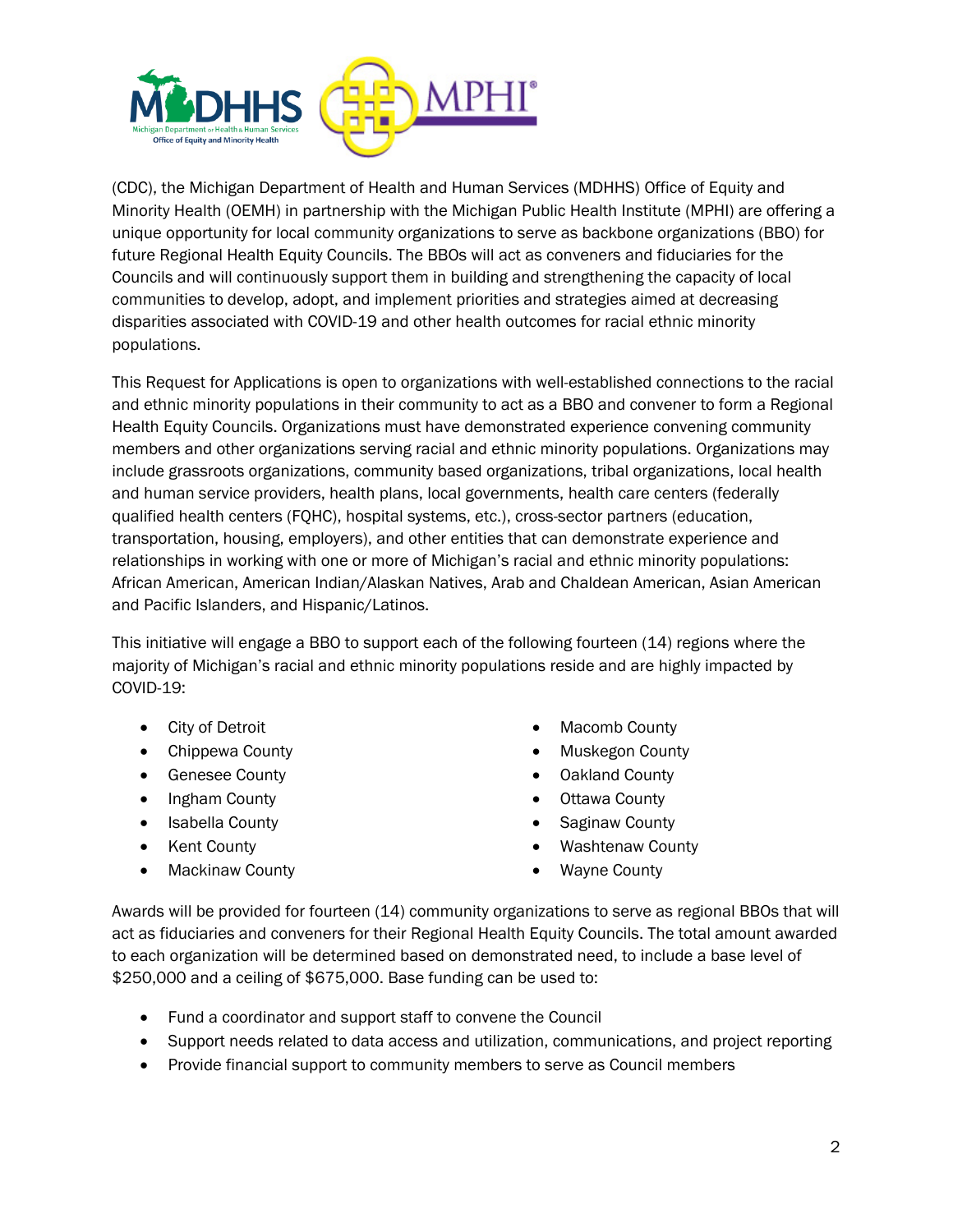

- Provide financial support to community organizations that serve as Council members to support activities to address COVID-19 disparities
- Fund resources to support convening (e.g., virtual meeting platform)
- Complete data collection, evaluation activities, and required reporting

The BBOs will establish a Regional Health Equity Council made up of community organizations serving populations disproportionately impacted by COVID-19. The BBO is expected to act as the fiduciary and subcontract most of the remainder of its award to members of the Regional Health Equity Council to support activities to address COVID-19 and other disparities impacting racial and ethnic minority populations in the community. The goal of this approach is to ensure the organizations best situated to meet the needs of Michigan's racial and ethnic minority populations receive funding to implement community identified and defined strategies.

The BBO will continuously support the Regional Health Equity Councils in accomplishing five (5) key goals:

- A reduction in COVID-19 disparities in impacted communities, specifically among Michigan's five racial ethnic minority populations
- Planned reduction of community identified priority risk factors
- Development and implementation of practices and policies to reduce health disparities and improve health outcomes
- Equitable distribution and efficient use of resources to support affected communities
- Community-driven, not agency driven, decision-making and priority setting

The funding for these activities was established by the Consolidated Appropriations Act, 2021 (P.L. 116-260), which contained the Coronavirus Response and Relief Supplemental Appropriations Act, 2021 (P.L. 116-260, Section 2, Division M) provided funding for strategies to improve testing capabilities and other COVID-19 response activities in populations that are disproportionately affected and underserved, including racial and ethnic minority groups and people living in rural communities.

- Proposed activities must focus on one or more of the following strategies
	- $\circ$  Strategy 1: Expand existing and/or develop new mitigation and prevention resources and services to reduce COVID-19-related disparities among populations at higher risk and that are underserved
	- $\circ$  Strategy 2: Increase/improve data collection and reporting for populations experiencing a disproportionate burden of COVID-19 infection, severe illness, and death to guide the response to the COVID-19 pandemic
	- o Strategy 3: Build, leverage, and expand infrastructure support for COVID-19 prevention and control among populations that are at higher risk and underserved
	- o Strategy 4: Mobilize partners and collaborators to advance health equity and address social determinants of health as they relate to COVID-19 health disparities among populations at higher risk and that are underserved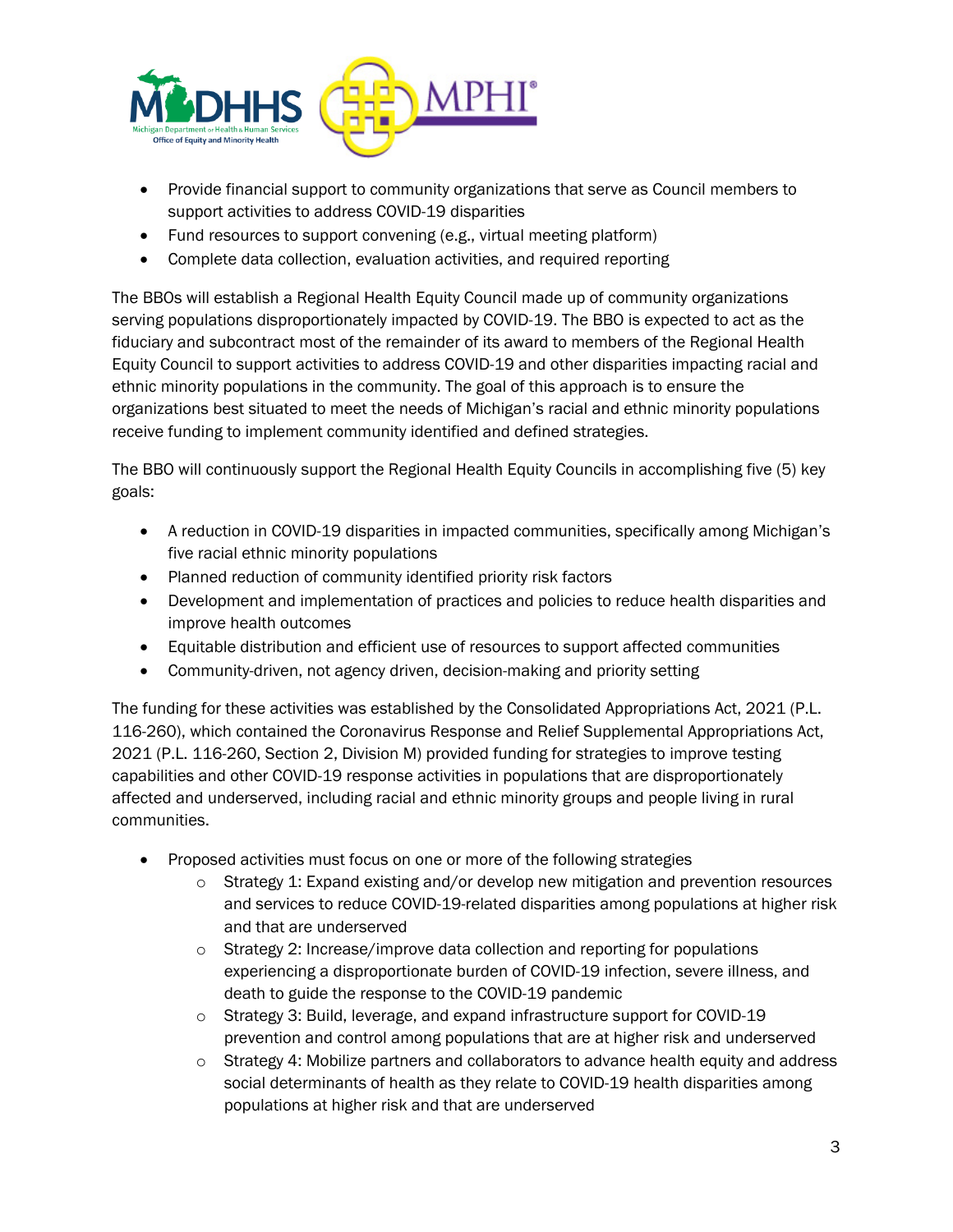

Eligible applicants must submit a completed application by 5:00 pm EST on April 14, 2022. There will be an informational webinar on March 24, 2022, from 9:00 am to 10:00 am to go over the components of this request for application (RFA) and answer questions. Interested parties can register for the webinar at [https://bit.ly/3CKKuQy.](https://bit.ly/3CKKuQy) It is recommended but not required that agencies submit a letter of intent via email to Danuelle Calloway [\(dcallowa@mphi.org\)](mailto:dcallowa@mphi.org). Letters of intent can be submitted beginning March 24, 2022. The project period will run from 6/01/2022 to 5/31/2023.

NOTE: If you have questions pertaining to this RFA, please submit questions via email to Danuelle Calloway [\(dcallowa@mphi.org\)](mailto:dcallowa@mphi.org) by 5:00 pm on March 29, 2022. A list of questions and answers will be emailed on April 4, 2022, to all organizations that submit a letter of intent.

## *Eligibility*

Applicant organizations must:

- Be an established and respected community organization that has demonstrated commitment to improving equity and health outcomes within one of the fourteen Michigan regions outlined above.
	- o Provide a minimum of three (3) Health Equity Council Commitment Forms from community agencies, including grassroots organizations, that would be willing to participate in a Regional Health Equity Council. The commitment form may be from, but are not limited to the following organizations:
		- Community based organization
		- Local health department
		- Local human services provider
		- **•** Other trusted community entity, serving one or more of Michigan's racial and ethnic minority populations
	- o Highlight evidence of commitment to eliminating health disparities and past and/or planned activities that align as such.
	- $\circ$  Must demonstrate experience conducting outreach to one or more of Michigan's five racial ethnic minority populations.
	- $\circ$  The BBO will assist the Council in developing a sustainability plan to maintain the Council's work, including the Council's ability to serve as part of a statewide advisory in the event of another public health emergency
- Demonstrate internal capacity to act as a fiduciary and convener for community organizations serving underrepresented and marginalized communities that will make up the Regional Health Equity Councils by performing the following six major functions of a BBO. (Functions of BBO outlined by FSG and Collective Impact Forum: [Backbone Starter Guide.](https://www.collectiveimpactforum.org/resources/backbone-starter-guide-summary-major-resources-about-backbone#:~:text=The%20Backbone%20Starter%20Guide%20is,The%20backbone))
	- 1. Guiding vision and strategy through an equity lens: The BBO works together with the regional council to prioritize equity in the development of the guiding vision and strategy through the acquisition and use of data, prioritization of opportunities for action, and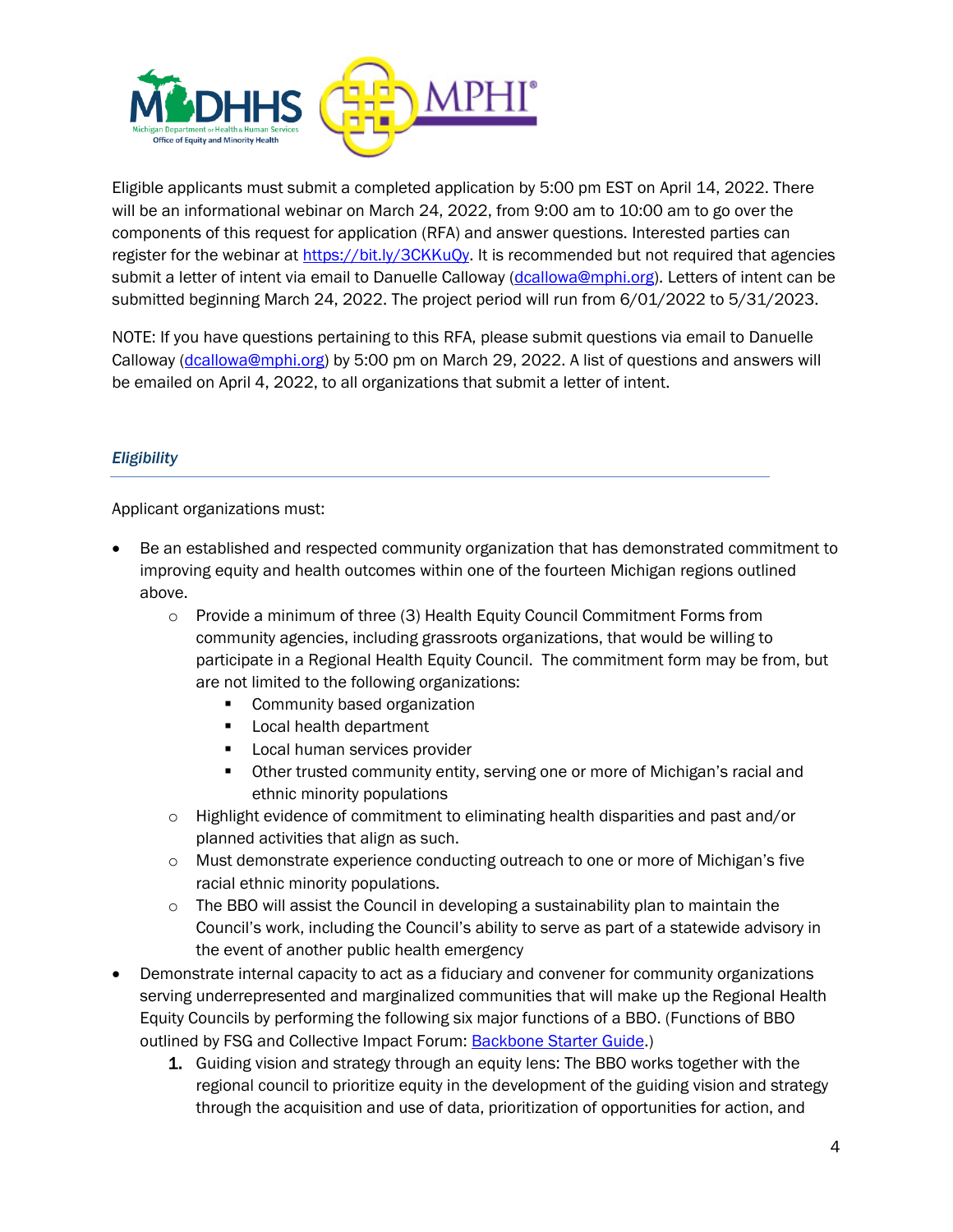

adaptation to changing context and systems. It is critical that the BBO ensures that the regional councils and group members keep equity at the center of their strategies and actions.

- 2. Supporting aligned activities: The BBO facilitates dialogue between partners, provides direct support for Councils as needed, and generally helps to coordinate the actions across the effort to ensure that community-prioritized outcomes are achieved.
- 3. Establishing shared measurement practices: The BBO manages data collection among partners and supports the use of data for learning and evaluation of the effort.
- 4. Cultivating community engagement and ownership: The BBO cultivates broad relationships throughout the community, including traditional and non-traditional partners, seeking to build an inclusive effort that authentically engages and fosters ownership within the community over the long term. The BBO ensures that relationships include grassroots organizations that serve traditionally marginalized and underrepresented groups and also serves as a mentor-organization for these smaller grassroots organizations to build capacity.
- 5. Advancing policy and equitable systems change: As the collective impact effort matures, the BBO supports an equity-centered policy agenda that impacts large systems and institutions in support of the effort's overall goal to improve health outcomes and dismantles structural barriers for regional minority populations.
- 6. Mobilizing resources: The BBO plays a key role in developing resources for the initiative's sustainability, including fundraising and recruiting volunteers, identifying and leveraging community assets, and providing other non-monetary support for the initiative.

# *Grant Period*

Grants will begin June 01, 2022. Funded activities must be completed by May 31, 2023.

## *Project Goal*

- 1) Reduce and eliminate COVID-19 inequities in impacted and at-risk populations in each region to be accomplished by:
	- a) The formation of a Regional Health Equity Council comprised of community organizations that are actively engaged with the five minority populations (African American, Arab and Chaldean American, Asian American and Pacific Islander, Alaska Native and American Indian, and Hispanic American) most impacted by COVID-19
	- b) Community-driven decision-making and priority setting
	- c) Development of an action plan to address and reduce community priority risk factors and needs related to COVID-19 and other root causes of health inequity in the region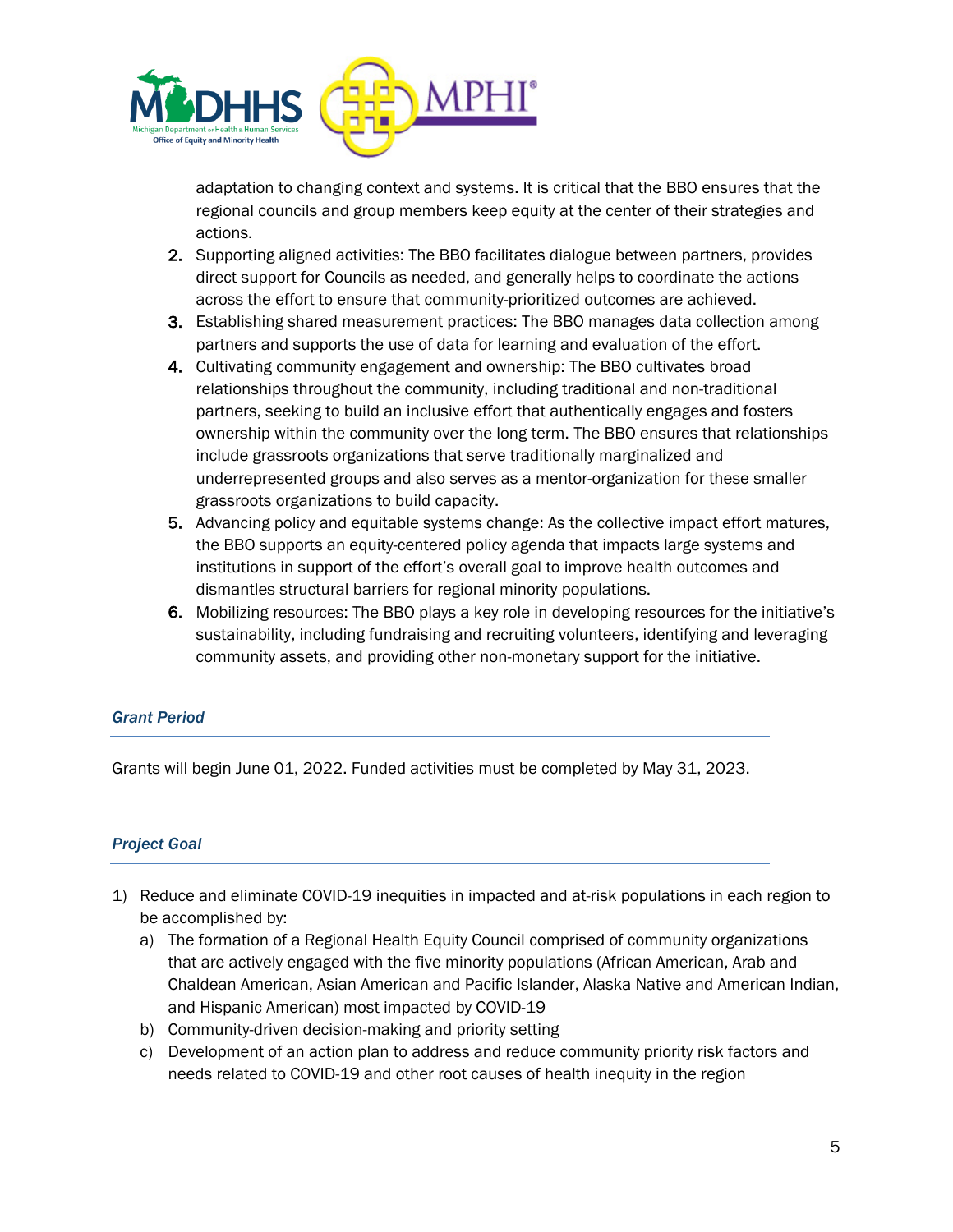

- d) Development and implementation of practices and policies to reduce health disparities and improve health outcomes
- e) Equitable distribution and efficient use of resources to support affected communities
- 2) Development of a sustainability plan to maintain the Regional Health Equity Council's work, including the Council's ability to serve as part of a statewide advisory in the event of another public health emergency

## *Project Requirements*

Each community organization selected to serve as a BBO will be required to do the following:

#### Project Management

- Hire a coordinator for the following purposes:
	- o support and monitor project activities
	- o monitor and track council activities
	- o support the allocation of resources to member organizations and council activities
	- o track and coordinate council membership and involvement
- Maintain consistent engagement and convening of community partners monthly to determine activities and implement an action plan. Ensure meetings are documented through attendance lists, agenda, and meeting notes.
- Coordinate Council activities in a timely and supportive manner
- Develop appropriate business processes and pursue necessary training to carry out project activities.
- Accurately track project budget, expenditures, and progress towards required deliverables.
- Ensure that all required CDC reporting (narrative, fiscal, data) is provided on a quarterly basis. Required data will include the number and types of new, existing, and expanded partnerships engaged each quarter.
- Ensure completion and submission of data collection along program evaluation indicators. Funded organizations will be required to identify evaluation metrics.

#### Project Activities

- Establish membership for Regional Health Equity Councils and identify community needs of the region.
- Participate in all required activities: project calls, quarterly learning meetings, trainings and technical assistance (TTA) to increase organizational capacity to serve as BBO.
- Connect with other Councils, BBO's, and MDHHS OEMH to share updates and support cross regional collaboration and learnings in meetings.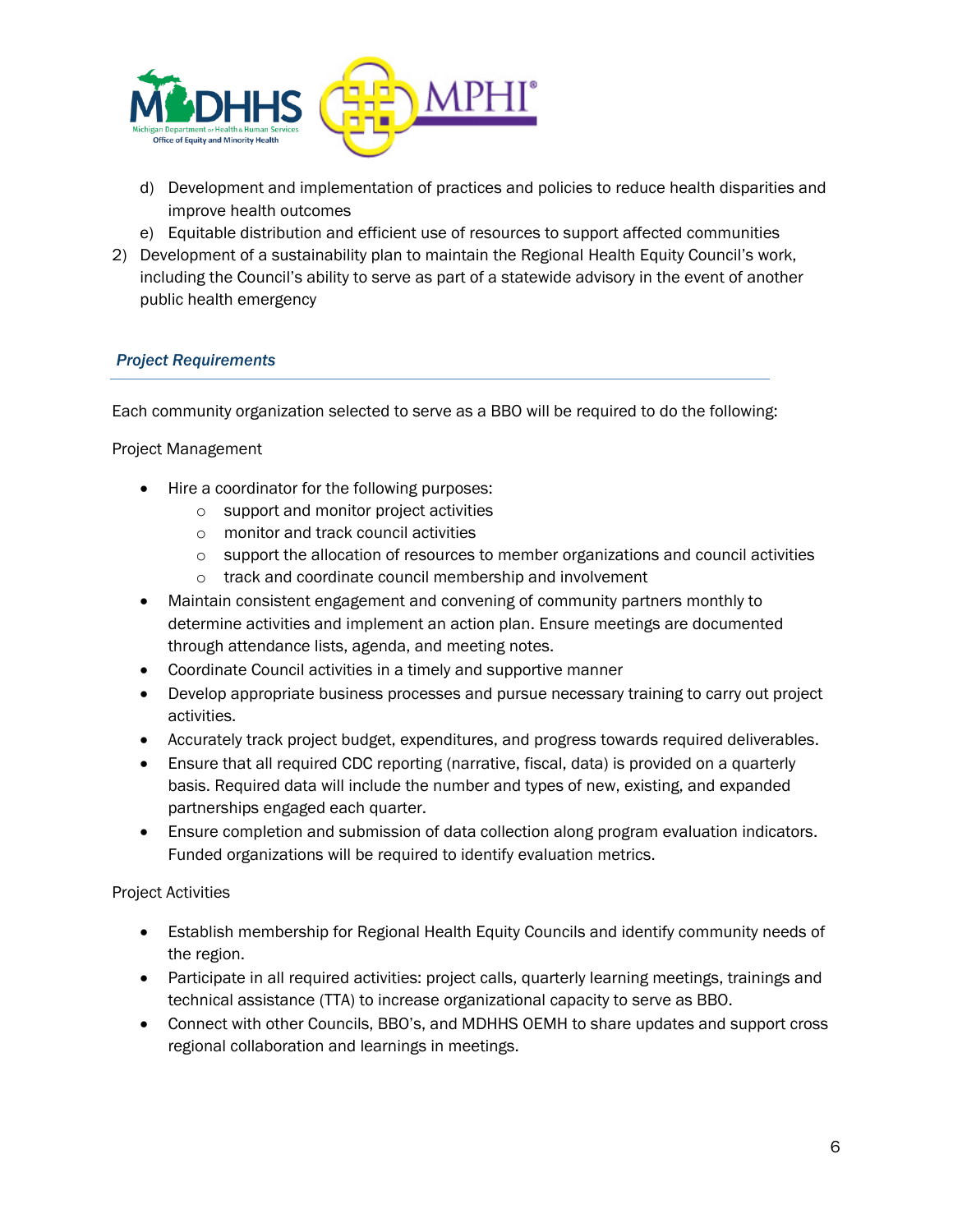

- Convene a Regional Health Equity Council with community organizations, focusing on nontraditional partners such as grassroots organizations, to serve the racial and ethnic populations most adversely impacted by the COVID-19 pandemic.
	- o Each Regional Health Equity Council must include a minimum of three (3) community members, meaning that the individuals live within the region and are not employed by the BBO or a partner organization. Community members must be financially compensated for their time.
- Implement best-practices to create inclusive and engaging sessions that minimize power differentials and encourage participation from all council members.
- Serve as a mentor organization for grassroots organizations that are members of the Health Equity Regional Council. Assist with capacity building to foster their leadership and growth.
- Facilitate Council meetings to assess community strengths, barriers, and needs. Help lead a review of policies and practices that inadvertently create barriers or inequities in access to services at the organization level and community level.
- Assist the Council in establishing community goals, objectives, and action plans that prioritize reducing health disparities and improve health outcomes the minority populations within the region (African American, Arab and Chaldean American, Asian American and Pacific Islander, Alaska Native and American Indian, and Hispanic American).
- Track project activities and progress towards goals. Report monthly to MPHI and MDHHS OEMH.
- Act as a fiduciary for the Council through grant budget tracking and funding project activities. Ensure distribution of resources is equitable and efficient.
- Guide Council through final reporting process, evaluation, and planning for sustainability.

## Training and Technical Assistance

• To support the efforts of the Regional Health Equity Councils and BBOs, MDHHS OEMH, MPHI, and other entities will offer technical assistance as requested for activities such as: action planning, sustainability planning, data access and analytic capacity, grant reporting, identification of promising practices, media and communications outreach, etc.

## *Review Criteria*

All applications will be reviewed by a selection committee comprising staff from MPHI and MDHHS OEMH.

Applications will be rated based on the following criteria:

 $\checkmark$  The degree to which the organization demonstrates connectedness with community organizations, especially grassroots organizations that serve racial and ethnic minority populations in the region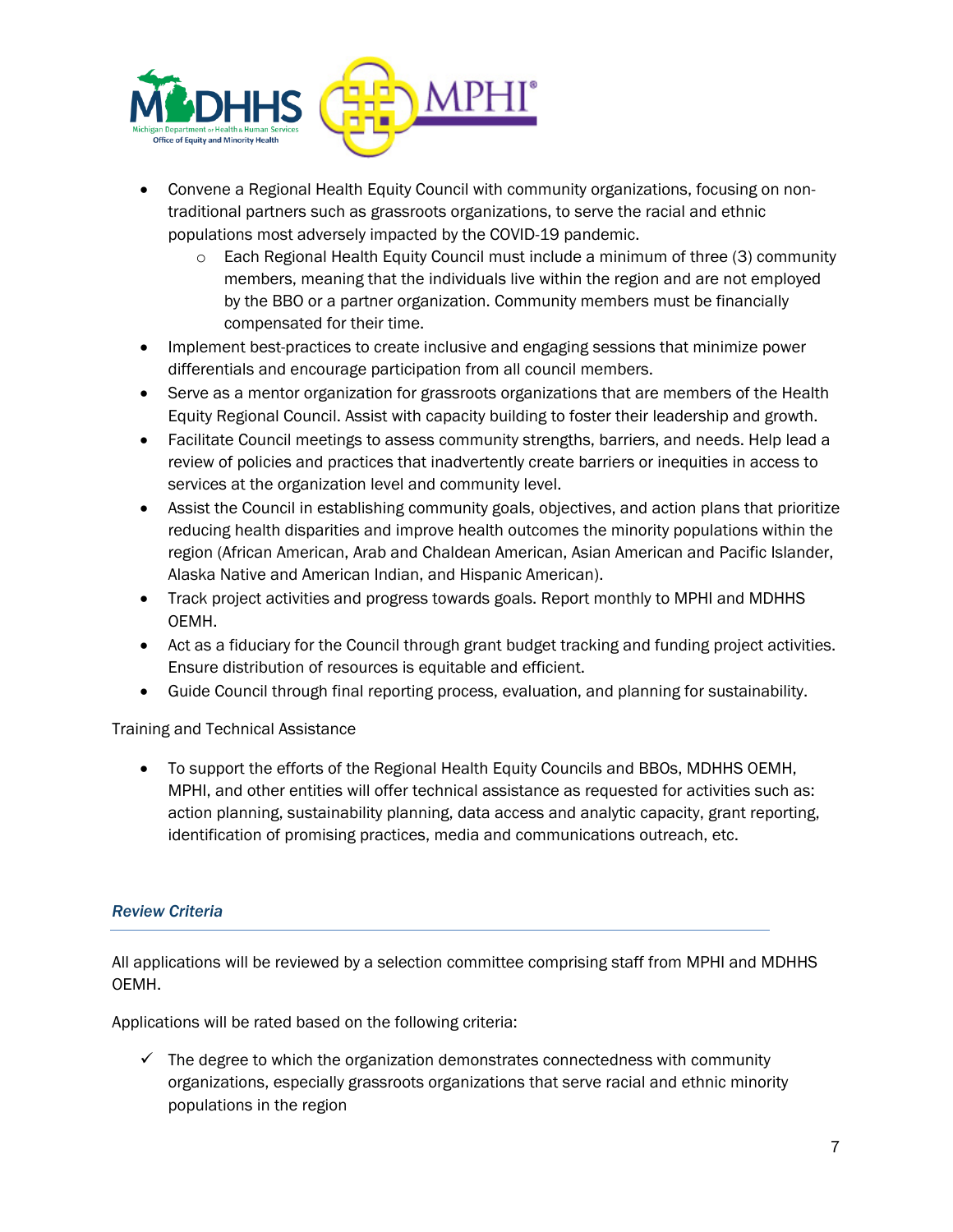

- $\checkmark$  The degree to which the organization is representative of the racial and ethnic minority populations in the community and region
- $\checkmark$  Demonstrated experience conducting outreach to one or more of Michigan's five racial ethnic minority populations (African American, Arab and Chaldean American, Asian American and Pacific Islander, Alaska Native and American Indian, and Hispanic American)
- $\checkmark$  The demonstrated capacity of the organization to perform required functions as described in this RFA
- $\checkmark$  The applicants demonstrated capacity for rapid responsiveness and ability to act quickly to the needs and activities outline in project activities section of this RFA
- $\checkmark$  The degree to which the application meets all RFA requirements

### *Program Direction and Contact Information*

The Michigan Office of Health Equity and Minority Health (OEMH) is the lead agency for this project. The Michigan Public Health Institute (MPHI) will administer and manage this project.

Responsible staff at OEMH: Afton Shavers Grant Manager shaversa@michigan.gov

Responsible staff at MPHI: Danuelle Calloway Project Coordinator dcallowa@mphi.org

#### *Timeline\**

| <b>Date</b>              | <b>Due</b>                                                                                                                                            |
|--------------------------|-------------------------------------------------------------------------------------------------------------------------------------------------------|
| March 17, 2022           | Release of the Request for Applications                                                                                                               |
| March 24, 2022           | Pre-application webinar at 9:00-10:00 am                                                                                                              |
| Beginning March 24, 2022 | Send letter of intent by email to dcallowa@mphi.org                                                                                                   |
| March 29, 2022           | Questions due by email to dcallowa@mphi.org                                                                                                           |
| April 4, 2022            | List of questions and answers sent to all agencies that<br>submitted a letter of intent.                                                              |
| April 14, 2022           | Deadline for receipt of applications. Applications must be<br>submitted electronically to dcallowa@mphi.org, and must be<br>received by 5:00 pm, EST. |
| May 6, 2022              | Announcement of awards                                                                                                                                |
| June 1, 2022             | Project begins, begin planning for regional council, planning,<br>hiring, and recruiting activities occur                                             |
| August 1, 2022           | Develop regional council and hold first council meeting,                                                                                              |
| May 31, 2023             | Project ends                                                                                                                                          |
| June 30, 2023            | Final report due                                                                                                                                      |

\*Dates and deadlines may shift according to awardee needs, project progress, and evaluation requirements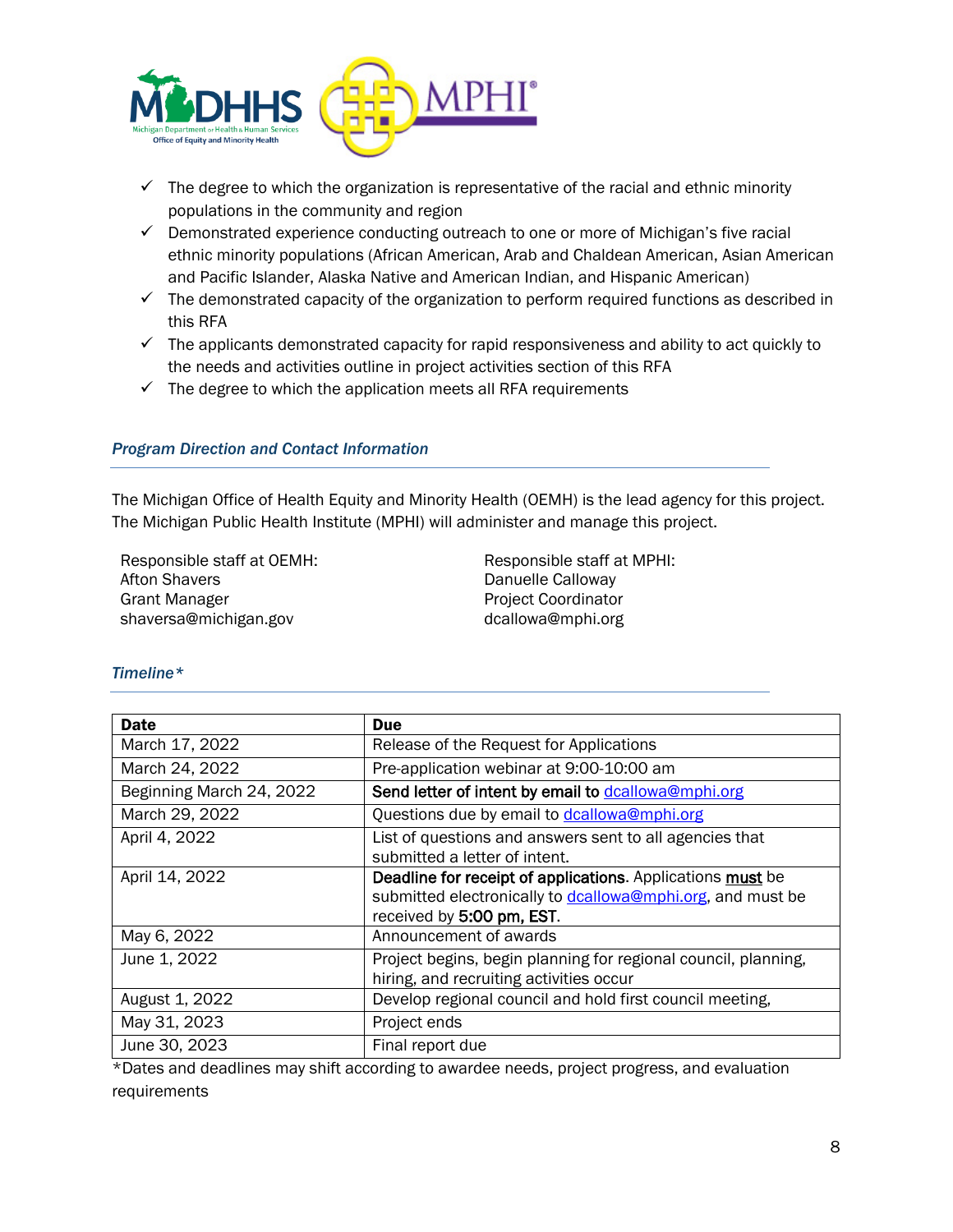

#### *Available funding*

Total funding available for this project is \$10 million. The intention of OEMH and MPHI, is to fund no more than 1 (one) BBO in each of the identified regions. A maximum of fourteen (14) community organizations will be awarded through this opportunity. Funded grant awards will range from \$250,000 to \$675,000 per region with all required funds allocated and spent by May 31, 2023. Grant recipients may use funds only for reasonable program purposes, including personnel, travel, supplies, and service delivery.

Applicants may apply to serve as the BBO for multiple regions. Should an applicant choose to do so, the applicant is required to provide a separate application and the requested Health Equity Council Commitment Forms for each region demonstrating the applicants experience and existing partnerships within the additional region(s).

### *How to Apply*

The completed application must be received by MPHI via email [\(dcallowa@mphi.org\)](mailto:dcallowa@mphi.org) on or before 5:00 pm EST on April 14, 2022. Please indicate in the subject line of your email: Application for COVID-19 Health Disparities Project.

The project narrative may not exceed seven (7) single-spaced pages. Please use Times New Roman 12 pt. font and 1-inch margins on all sides. The project narrative must be responsive to this RFA. The Cover Page, Attachment A: Health Equity Council Commitment Form, Attachment B: Budget Template, and Attachment C: IRS W-9 Form must be submitted with the application and will not be included in the page limit.

Note - Incomplete applications will not be reviewed.

Application Sections:

- *Cover Page:* On the cover page please indicate
	- o Agency Name
	- o Street Address
	- o Name of organization's director
	- $\circ$  Official project contact name, title, email address, and phone number
	- $\circ$  Project lead (if different from project contact) name, title, email address and phone number
- *Project Narrative:* Briefly address each component below
	- o Community Need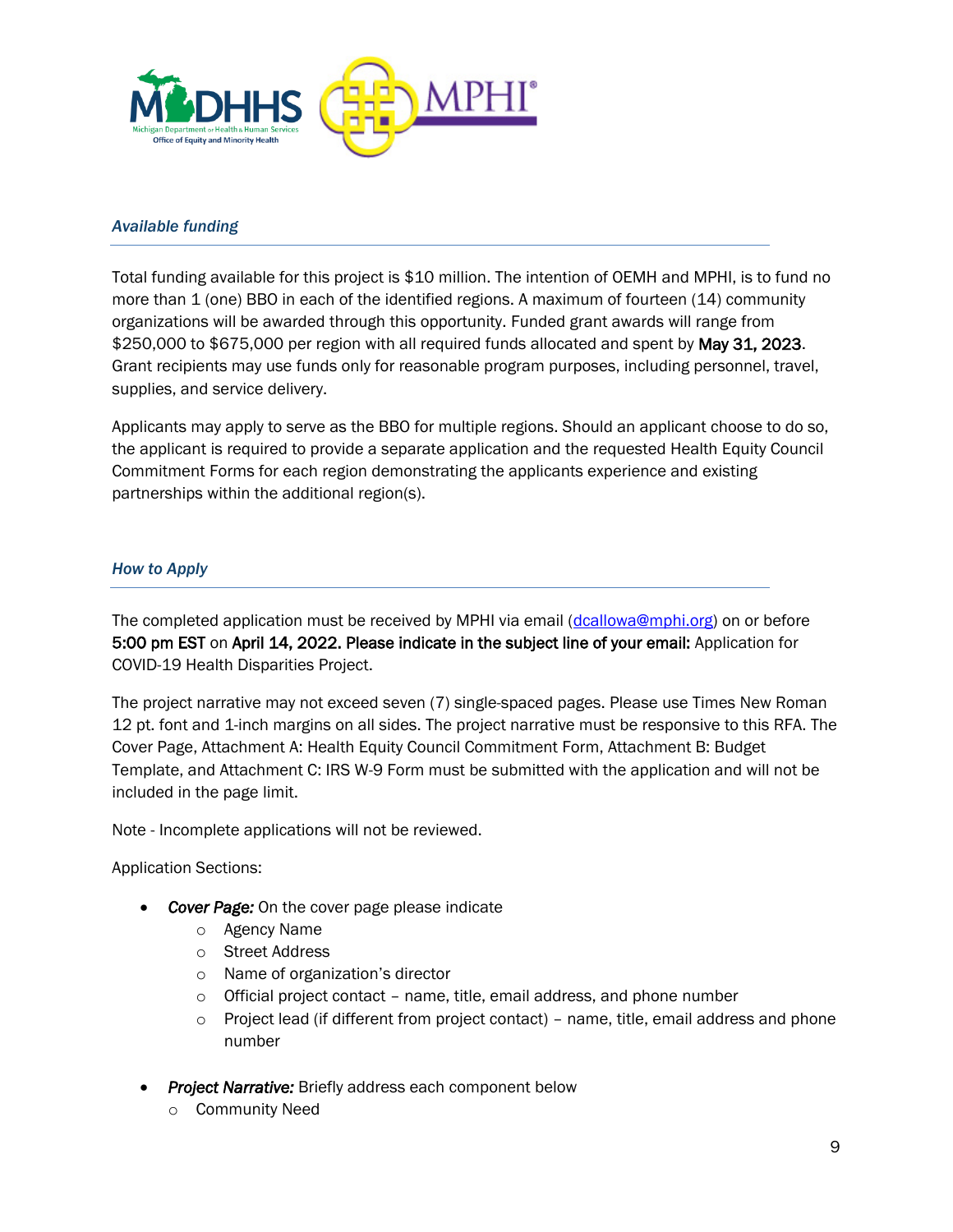

- o Describe how the COVID-19 pandemic has impacted the racial and ethnic minority populations in the region.
- $\circ$  Describe the potential priority needs that would be addressed by the Regional Health Equity Council.
- o Project Approach
	- o An overview of established community partnerships and how they would be leveraged to create a Regional Health Equity Council.
	- $\circ$  A description of how community members will be recruited and supported as equal members of the Regional Health Equity Council.
	- o A description of strategies the BBO and Regional Health Equity Council would propose to address priority needs.
	- $\circ$  An overview of how the identified project activities align with one or more of the CDC strategies found on page 3.
- o Background and Experience
	- $\circ$  The organization's capacity and experience to act as a BBO, a fiduciary and convener for the Regional Health Equity Council, specifically mentioning skills and capacity for convening organizations that serve excluded and marginalized communities, as well as community members.
	- o The organization's level of experience partnering to address community needs through the lens of health equity among Michigan's racial ethnic minority populations, including experience subcontracting to organizations serving racial and ethnic minority populations.
	- o Project staff roles, qualifications, and how your workforce is reflective of the community served.
- Attachment A: Health Equity Council Commitment Form
- Please provide a minimum of three (3) completed forms from regional organizations, including grassroots organizations serving communities that have been disproportionately impacted by COVID-19 to demonstrate your organization's valued and respected standing within your community.
- Completed forms should affirm your organizations' capacity to serve as a BBO and be from organizations interested in participating in the Regional Health Equity Council.
- Attachment B: Budget Proposal

Please use the provided template for your budget proposal.

## Appendix B: Budget Proposal Template

| <b>Budget Category</b>       | Cost | <b>Budget Explanation and Details</b> |
|------------------------------|------|---------------------------------------|
| A. Salaries and Wages        |      |                                       |
| <b>B.</b> Fringe Benefits    |      |                                       |
| C. Travel/Meetings/Workshops |      |                                       |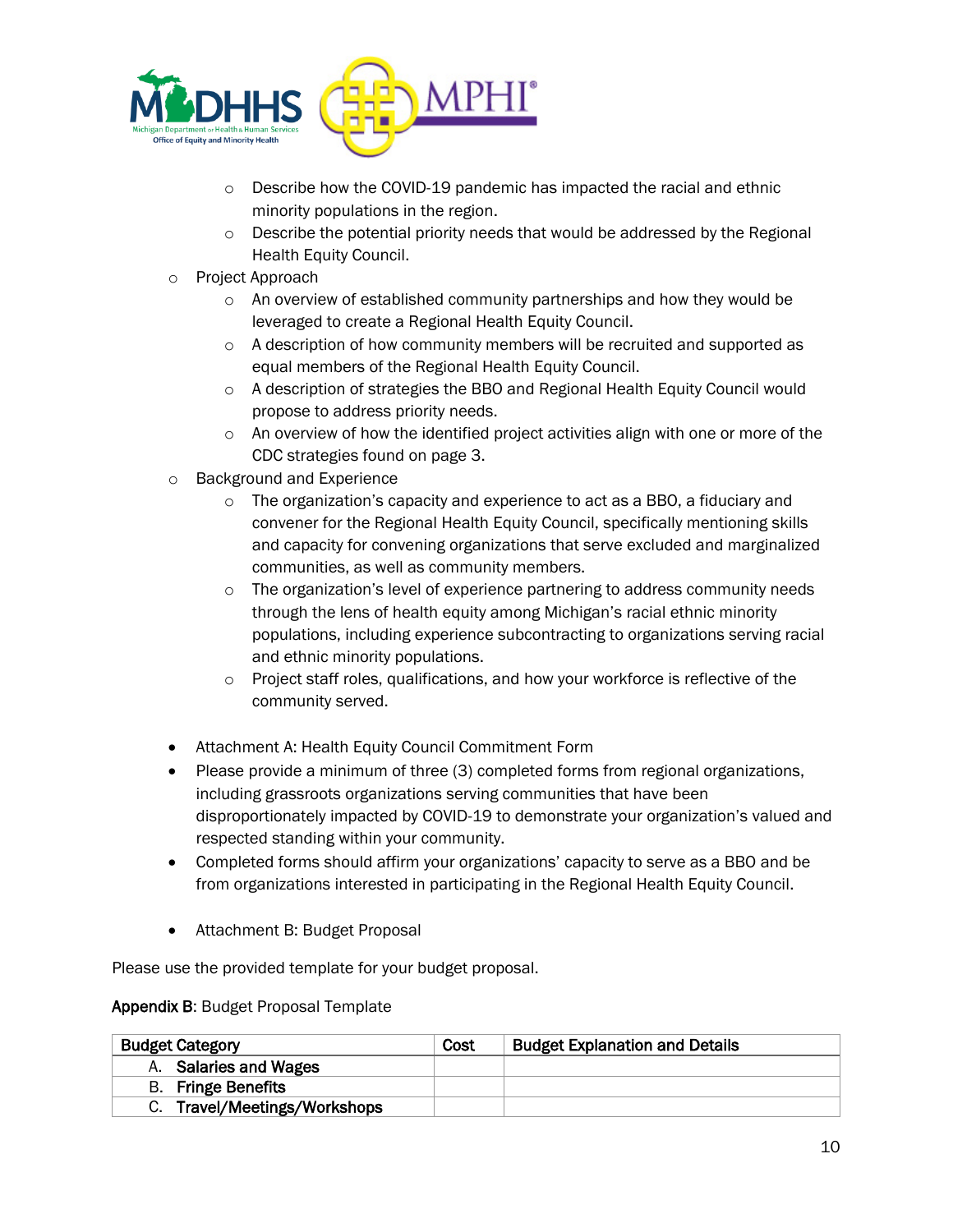

| D. Supplies and Materials        |  |
|----------------------------------|--|
| E. Consultant Costs              |  |
| F. Sub-contracts                 |  |
| G. Other                         |  |
| Total Direct Costs (Sum of A-F)  |  |
| H. Indirect Costs*               |  |
| Total Project Costs (Sum of A-G) |  |

• Attachment C: IRS W-9 Form

## *Agreement with the Michigan Public Health Institute & Use of Grant Funds*

To participate in this grant opportunity, each of the fourteen selected organizations will be required to enter into a contractual agreement with the Michigan Public Health Institute. Funds will be contracted within two periods: 6/1/2022-9/30/2022 and 10/1/2022-5/31/2023.

Grant funds may be used for project staff salaries, supplies, project-related travel, and other direct expenses. All deliverables, including documents resulting from grant activities must be developed during the grant period.

Grant funds may not be used to substitute for or replace funds already allocated or spent for the same activity. Grant funds may not be used for equipment, to construct or renovate facilities, for lobbying, for travel unrelated to the project, or as a substitute for funds currently being used to support similar activities.

Restrictions that must be considered while planning the programs and writing the budget are:

- Recipients may not use funds for research.
- Recipients may not use funds for clinical care except as allowed by law.
- Recipients may not use grant funds for vaccine administration. However, coordination activities that support vaccine administration are allowable.
- Generally, recipients may not use funds to purchase furniture or equipment. Any such proposed spending must be clearly identified in the budget.
- Reimbursement of pre-award costs generally is not allowed, unless the CDC provides written approval to the recipient.
- Other than for normal and recognized executive-legislative relationships, no funds may be used for:
	- $\circ$  publicity or propaganda purposes, for the preparation, distribution, or use of any material designed to support or defeat the enactment of legislation before any legislative body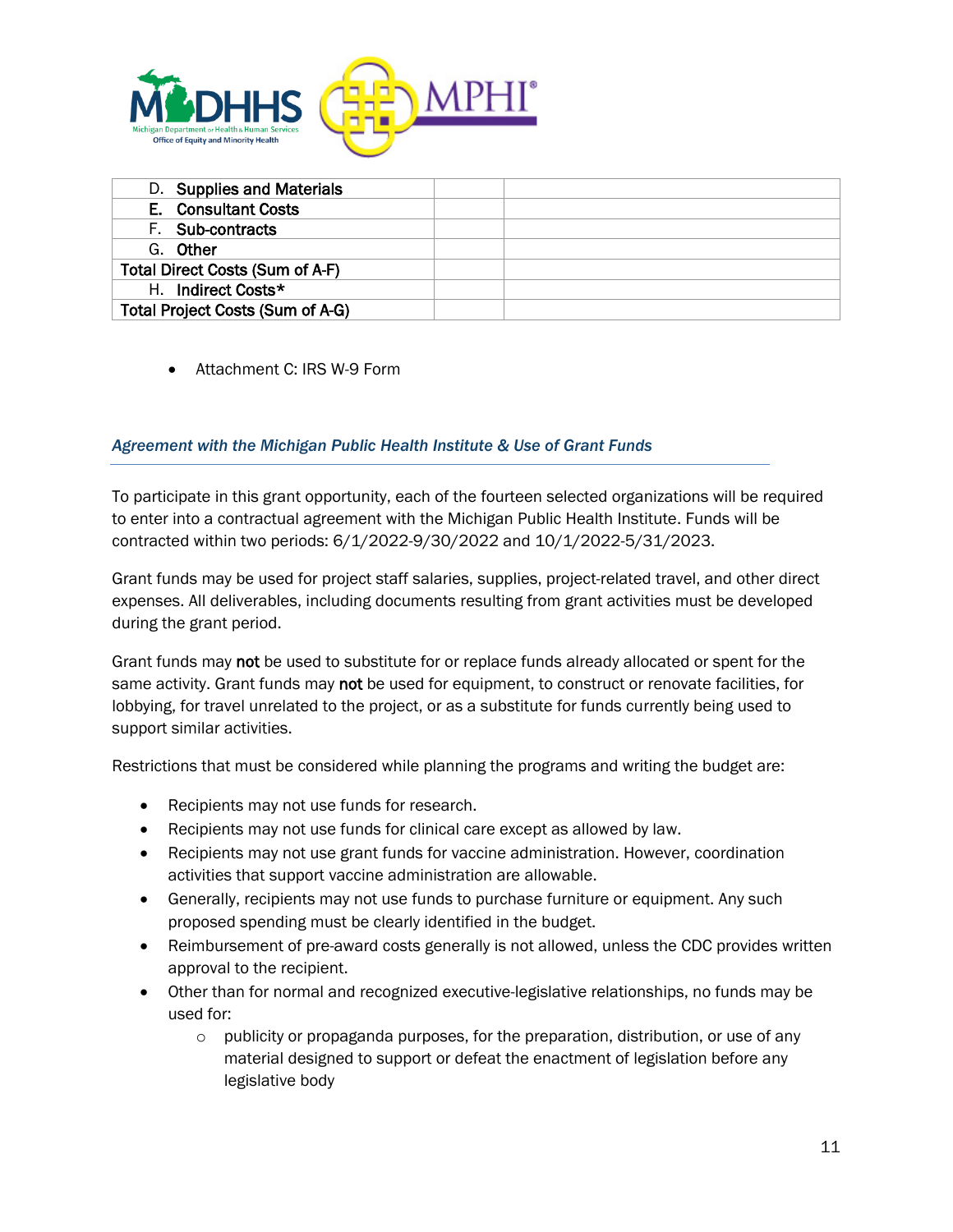

- $\circ$  the salary or expenses of any grant or contract recipient, or agent acting for such recipient, related to any activity designed to influence the enactment of legislation, appropriations, regulation, administrative action, or Executive order proposed or pending before any legislative body
- See Additional Requirement (AR) 12 for detailed guidance on this prohibition and additional guidance on lobbying for CDC recipients.
- The direct and primary recipient in a cooperative agreement program must perform a substantial role in carrying out project outcomes and not merely serve as a conduit for an award to another party or provider who is ineligible.

MDHHS OEMH and MPHI reserve the right to:

- a) Establish the criteria by which it will evaluate each applicant's response, and by which it will determine the most responsive capable and qualified applicants. Make funding decisions based on, but not limited to the following:
	- i) Project Variables (scope, requested amount, and potential for sustainability)
	- ii) Applicant Variables (demonstrated capacity, established coalitions, and experience serving one or more of Michigan's racial and ethnic minority populations, including Black/African Americans, Asian Americans, Pacific Islanders, Hispanic/Latinos, Arab/Chaldean Americans, and/or Native Americans/American Indians)
	- iii) Region Population Characteristics (population size, proportion of racial and ethnic minorities, Minority Social Vulnerability Index (SVI))
	- iv) COVID-19 Variables (completed vaccination rates, COVID cases and mortality rates, and comorbid conditions)
- b) Discontinue the RFA process at any time for any or no reason. The issuance of an RFA, preparation and submission of an application, and MDHHS OEMH and MPHI's subsequent receipt and evaluation of an application does not commit MDHHS OEMH and MPHI to award an agreement, even if all the requirements in the RFA are met.
- c) Consider late applications if: (i) no other applications are received or (ii) no complete applications are received.
- d) Consider an otherwise disqualified application, if no other qualified applications are received.
- e) Disqualify an application if it is determined that an applicant purposely or willfully submitted false information in response to the RFA. The applicant will not be considered for award, the State may pursue debarment of the applicant, and any resulting agreement that may have been established may be terminated.
- f) Consider prior performance with the State in making its award decision.
- g) Consider overall economic impact to the State when evaluating the application pricing and in the final award recommendation. This includes but is not limited to: considering principal place of performance, number of Michigan citizens employed or potentially employed, dollars paid to Michigan residents, Michigan capital investments, job creation, tax revenue implications, economically disadvantaged businesses.